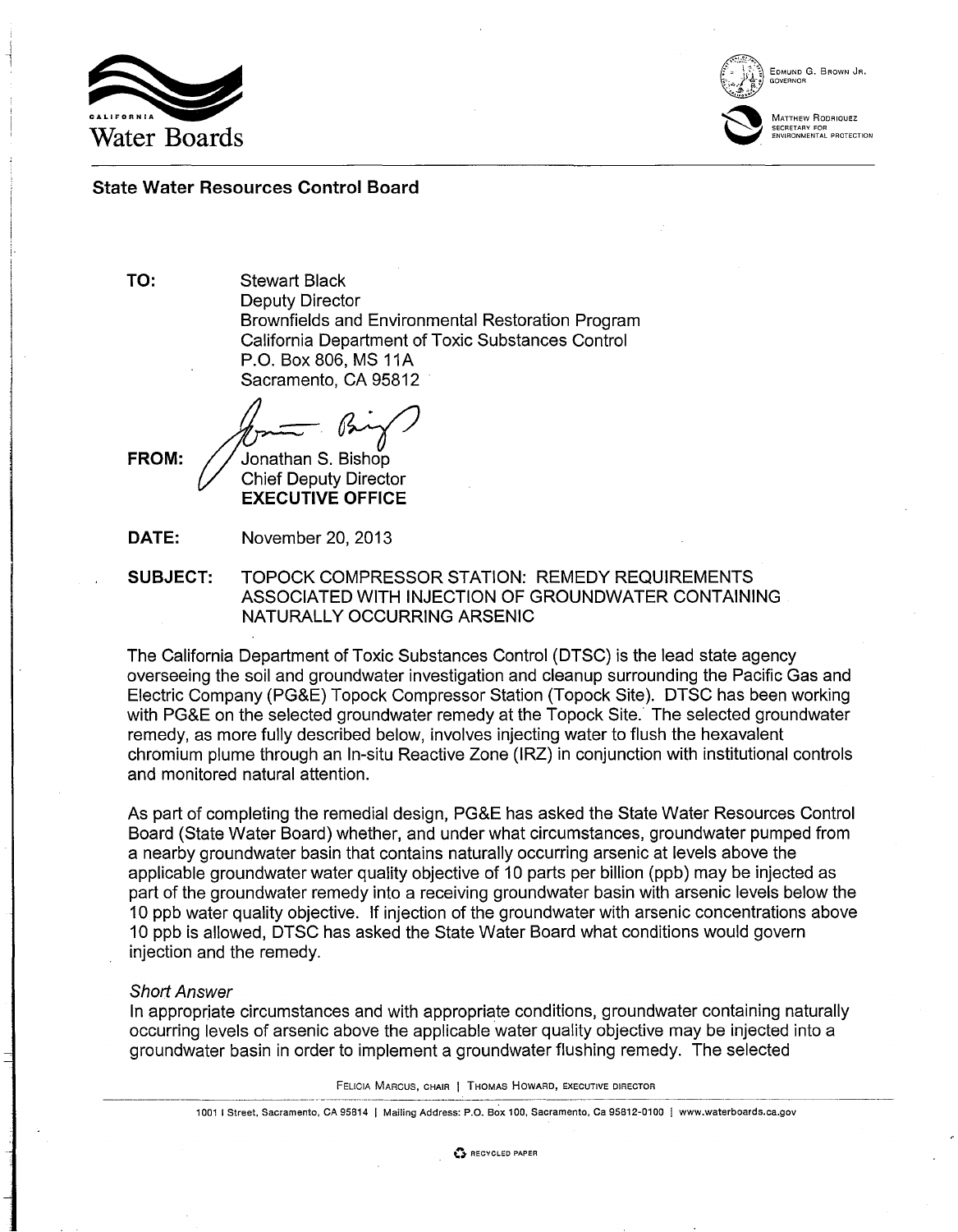groundwater remedy described below satisfies those circumstances, and subject to the conditions described below, the injection may proceed. However, the applicable or relevant and appropriate requirement (ARAR) for arsenic will still be the 10 ppb water quality objective and the arsenic water quality objective in the receiving groundwater must be met within the earlier of (i) 20 years after achieving the remedial action objective for chromium or (ii) 20 years after ceasing injection of the water containing naturally occurring arsenic at concentrations above the water quality objective.

The foregoing does not mean, however, that non-native groundwater must meet the water quality objective for arsenic at the time of injection. Instead, if treatment or blending of the arsenic-containing water is not desirable for cultural or economic reasons, then compliance with the water quality objective in the receiving groundwater may be achieved through processes such as dispersion, diffusion, and adsorption, so long as compliance with the water quality objective (i) occurs in a reasonable period of time and (ii) does not impact existing or probable future beneficial uses within the arsenic plume resulting from the injected, non-native groundwater.

## Selected Groundwater Remedy

DTSC has identified the preferred groundwater remedy as Alternative E, "In-Situ Treatment with Freshwater Flushing." DTSC selected this remedy in its Groundwater Remedy Statement of Basis. Likewise, the U.S. Department of the Interior simultaneously selected this preferred remedy in its Record of Decision for the CERCLA Remedial Action addressing groundwater contamination, which is being conducted concurrently due to contamination having impacted federal lands. As described in the Statement of Basis, Alternative E involves flushing to push the hexavalent chromium plume through an IRZ located along National Trails Highway.

The freshwater flushing would be accomplished through a combination of freshwater injection and treated groundwater reinjection (see below) in wells upgradient of the hexavalent chromium plume. This selected alternative would also include using extraction wells near the Colorado River shoreline to capture the plume, accelerate cleanup of the floodplain, and draw the groundwater with elevated hexavalent chromium through the treatment zone. Additional extraction wells would be located in an area northeast of the Topock Compressor Station where the flushing efficiency from injection wells alone is relatively poor. Groundwater extracted from the near-river wells and wells northeast of the Topock Compressor Station would then be treated with a carbon food source to reduce hexavalent chromium concentrations to a maximum of 32 ppb, the remediation target background level, and the water would then be reinjected upgradient of the hexavalent chromium plume. Institutional controls would also be imposed to restrict surface land uses and prevent the use of groundwater. Finally, monitored natural attenuation would be utilized as a long-term component to address residual hexavalent chromium that may remain in recalcitrant portions of the aquifer after in-situ treatment.

### Havasu National Wildlife Refuge-1 (HNWR-1) Well

PG&E has evaluated a number of potential supplies of freshwater. While some of the effort continues, PG&E's current question arises in the context of the HNWR-1 well. This existing water supply well is located on the Arizona side of the Colorado River. When used in combination with the treated groundwater, the HNWR-1 well appears to be productive enough to generate sufficient quantities of water to operate the injection flushing system contemplated by the groundwater remedy. However, the HNWR-1 well contains' arsenic concentrations of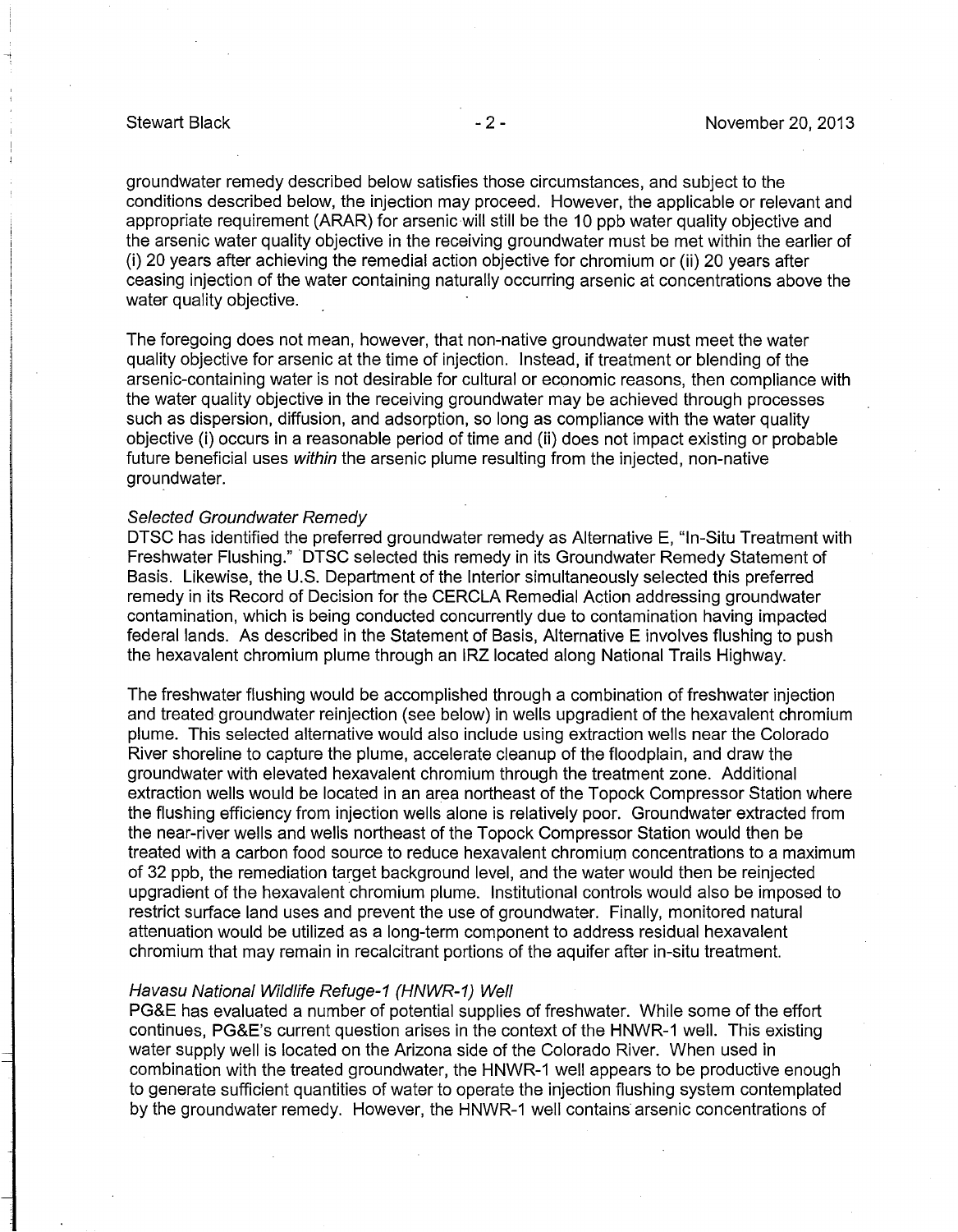about 15 ppb, which is above the water quality objective of 10 ppb and which is also higher than the naturally occurring levels of arsenic in the receiving groundwater basin.

### Remedy Requirements

Groundwater containing naturally occurring levels of arsenic above the applicable water quality objective of 10 ppb from the HNWR-1<sup>1</sup> well may be injected into the groundwater basin at the Topock Site since the injection of substantial quantities of water are necessary, based on modeling results, to effectively move the hexavalent chromium plume towards the IRZ in a reasonable period of time. While it is preferred that a supply well be used that contains arsenic concentrations below the water quality objective to ensure immediate compliance with the Colorado River Basin Water Board's Basin Plan arsenic water quality objective, if such a well is not available and treatment is not desirable for cultural or economic reasons, then the need for timely cleanup of the hexavalent chromium plume to protect public health and the environment becomes the paramount, and overriding, reason to allow the use of the HNWR-1 well in these fact-specific and limited circumstances.

Allowing the use of this well does not jeopardize compliance with other legal requirements. In particular, the ARAR for arsenic will still be the 10 ppb water quality objective, and the water quality objective in the receiving groundwater must be met within the earlier of (i) 20 years after achieving the remedial action objective for chromium or (ii) 20 years after ceasing injection of the water containing naturally occurring arsenic at concentrations above the water quality objective. PG&E's consultants, through modeling, have predicted that dispersion, diffusion, and adsorption will occur when this flushing remedy is implemented, resulting in compliance with the 10 ppb arsenic water quality objective within a reasonable period of time. Further, because of institutional controls contemplated by the remedy, no water supply wells are anticipated within the injection zone or resulting arsenic plume, so injected, non-native groundwater will not impact probable future beneficial uses within the arsenic plume.

Therefore, with respect to the remedy at the Topock Site, and subject to the following limitations, the State Water Board concludes that groundwater from the HNWR-1 well, despite temporarily exceeding the water quality objective for arsenic, may be injected at the Topock Site to ensure timely and effective implementation of the in-situ flushing remedy in order to protect public health and the environment.

• This conclusion is based on modeling that shows the limited spatial and temporal extent of the injected groundwater arsenic plume. Current modeling projects that any exceedance of the arsenic water quality objective will be limited to 150 feet radially away from the injection well locations. Monitoring wells must be established to confirm this modeling prediction. If the leading edge of the arsenic plume extends more than 150 feet away from the injection well locations, PG&E must immediately re-assess its modeling calculations and quickly identify interim actions it can take to limit the migration of the arsenic plume. These interim actions may include triggering activation of the

 $^1$  As discussed below, PG&E is evaluating other potential water supply well sources on the Arizona side of the Colorado River. Even if those other sources do not provide a superior water quality to HNWR-1, but are instead used because they provide a more sustainable source of injection water, the conclusions expressed in this letter for HNWR-1 would be equally applicable to those other Arizona sources.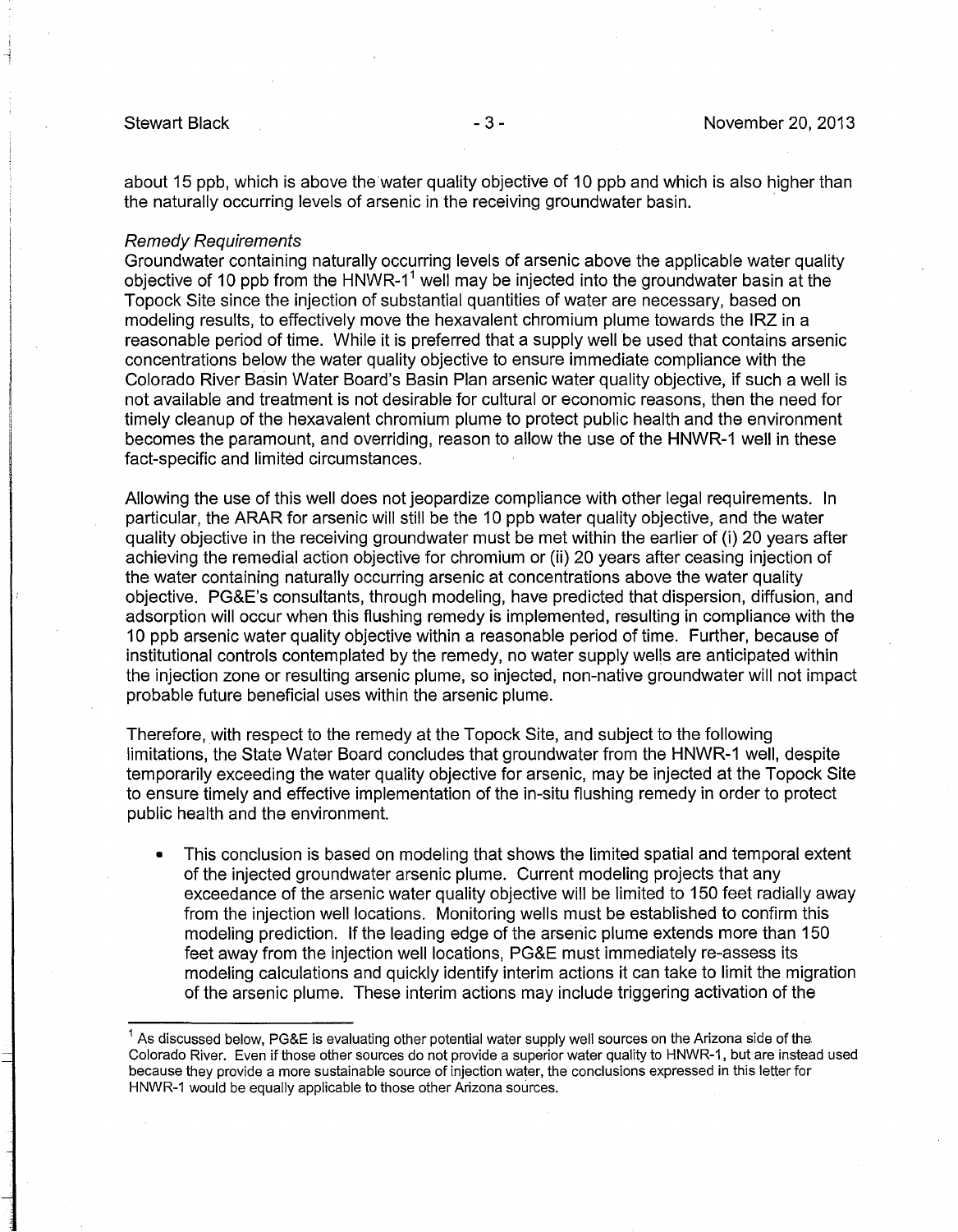contingency plan for arsenic pretreatment PG&E was directed by DTSC to include in its 60 percent groundwater remedy design. In the event the arsenic plume exceeding the water quality objective extends 225 feet from any of the points of injection, then PG&E shall immediately cease further injection of untreated water from the HNWR-1 well and DTSC should either (i) require pretreatment to remove arsenic prior to injection or (ii) require another source of freshwater in order to meet the water quality objective.

- This conclusion is further based on the absence of any existing or probable future drinking water use downgradient of the injection wells within the modeled arsenic plume. DTSC's selected remedy contemplates restrictions on drinking water and irrigation supply wells within the hexavalent chromium plume. Federal land managers have established, and will maintain until groundwater ARARs are achieved, similar institutional controls for lands under their jurisdiction. Comparable restrictions should apply to the modeled arsenic plume. Nonetheless, in the unlikely event that a drinking water well is developed near the injection well locations, the injection shall be managed to assure full compliance with water quality objectives at the monitored drinking water well. This will require further modeling to account for the capture zone of any newly developed drinking water well.
- This conclusion is further based on existing modeling showing that the arsenic concentration in the groundwater impacted by the injection will return to natural background levels within 20 years after ceasing injection of water containing the naturally occurring arsenic. This is a reasonable period of time given the other factors identified in this letter.
- Finally, this conclusion is based on existing data and analyses concerning the lack of readily available potable water for direct injection. PG&E, under DTSC's direction, is continuing to evaluate alternative sources of freshwater that could be directly injected in immediate compliance with the arsenic water quality objective or at arsenic levels below HNWR-1 levels. While most of the freshwater source alternatives have been eliminated based on production quantities, cost, or cultural issues, PG&E and DTSC are investigating one additional well location within the Havasu National Wildlife Refuge in Arizona (Site B) and also evaluating deeper wells in the immediate vicinity of the HNWR-1 well. That investigation is on-going, and PG&E will be providing the water quality and quantity results in a formal report in the near future. If those results show that the Site B well or the deeper wells tested in the immediate vicinity of HNWR-1 can produce water of a superior quality to HNWR-1, those wells should be developed and used for the Topock remedy instead of HNWR-1.

cc: Next Page